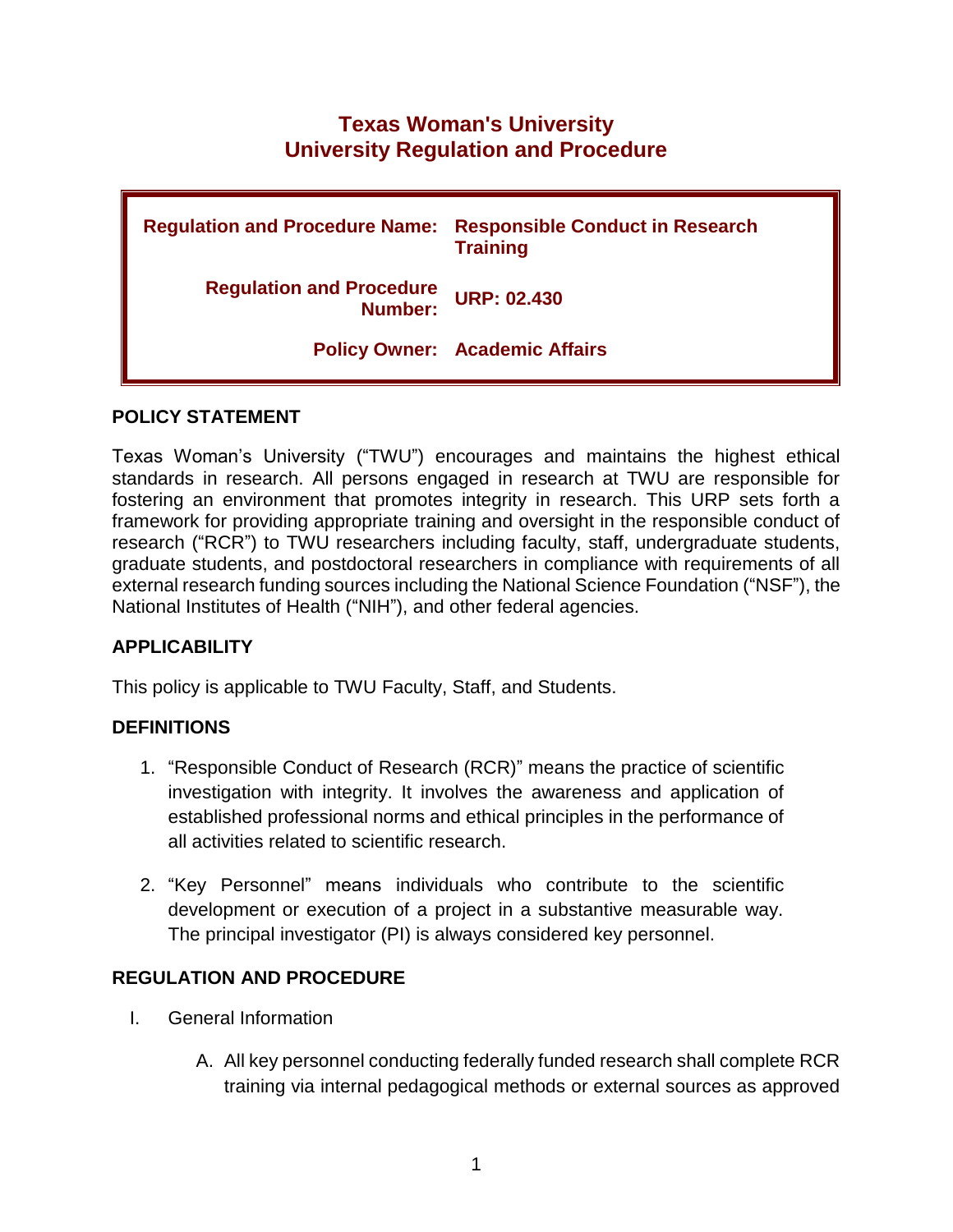by the Office of Research and Sponsored Programs ("ORSP") and provide documentation of training to ORSP.

- B. The components of the RCR framework include:
	- 1. Training for undergraduate students, graduate students, postdoctoral researchers, and faculty as required by the University and/or external funding sources,
	- 2. Mentoring of postdoctoral researchers by principal investigators or supervisors that includes, but is not limited to, career counseling, training in preparing grant proposals, teaching skills, and training in research ethics,
	- 3. Oversight of RCR training by principal investigators or supervisors, and
	- 4. Certification of successful completion of RCR training.
- C. RCR training content and oversight may vary among disciplines or as dictated by funding agencies. Successful completion of RCR training will be acknowledged in writing and records of completion will be maintained by principal investigators or supervisors. Documentation of training will be provided to the (ORSP). RCR training may be via internal pedagogical methods or external sources as approved by ORSP. The University's authorized representative shall certify as required in funding proposals that TWU has a plan to provide appropriate training and oversight in the responsible and ethical conduct of research.

# **REVIEW**

This policy will remain in effect and published until it is reviewed, updated, or archived. This policy is to be reviewed once every six years. Interim review may be required as a result of updates to federal and state law or regulations, Board of Regents policies, or internal processes or procedures.

#### **REFERENCES**

None

# **FORMS AND TOOLS**

None